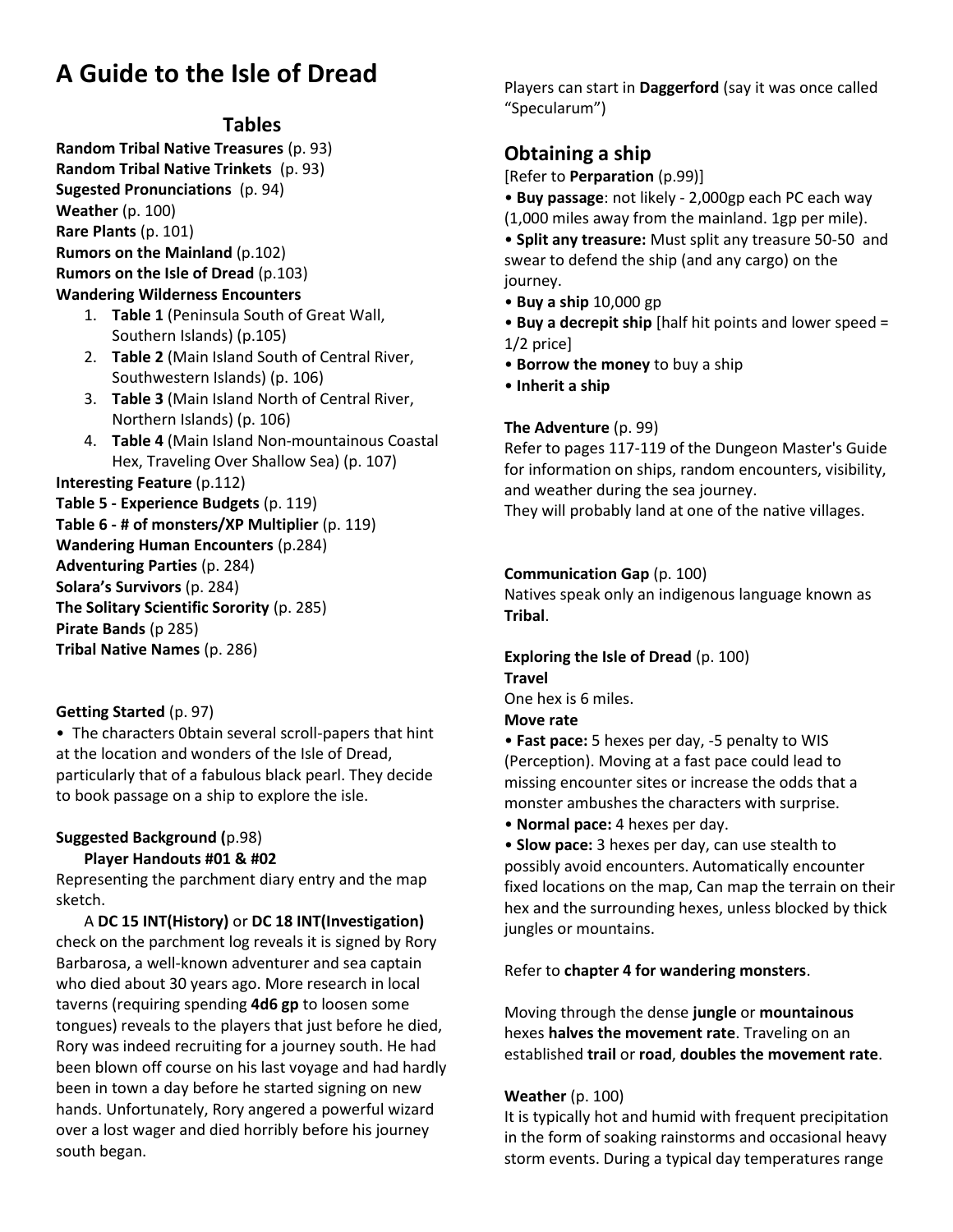from **85 to 105 degrees F**, with an **average of 90**. The winds are usually light and variable. Most days it **rains at least for a few hours in the late afternoon.**

#### **Effects of Extreme Weather** (DMG p. 110)

**Heat above 100 °F** without drinkable water: each hour DC 5(+1 for each additional hour) CON save or gain one level of exhaustion. Save at DIS if in heavy clothing, medium or heavy armor. Creatures with resistance or immunity to fire damage automatically succeed, as do creatures naturally adapted to hot climates.

**Strong wind:** DIS on ranged weapon attack rolls and WIS(Perception) checks that rely on hearing. Extinguishes open flames, disperses fog. Flying creatures must land at the end of its turn or fall.

**Heavy rain:** Everything is lightly obscured. Have DIS on WIS(Perception) checks that rely on sight or hearing. Extinguishes open flames.

#### **Water intake** (p. 101)

Each hour of travel without suitable water intake: DC 5 (+1 for each additional hour) **CON save** or 1 level of **exhaustion**. Save at DIS if wearing medium or heavy armor or heavy clothing. Creatures adapted to the environment don't need to make this saving throw, as well as creatures with fire resistance or immunity.

#### **Foraging** (p. 101)

Each PC requires one **pound of food** and **one gallon of clean, fresh water** per day. For each character spending an **hour foraging**: **DC 10 WIS (Survival) check yields 1d6 + the character's WIS modifier** in pounds of food or gallons of water. A critical success results in double the yield (or a rare plant find, Rare Plants Table), while a critical failure results in finding poisoned food or water. Each character that consumes tainted food: DC 10 CON save or poisoned condition for the next 24 hours.

### **Map Keys**

1. VILLAGE OF TANAROA (p. 122) 2. JAWS FROM THE DEEP (p. 125) 3. LAIR OF THE SEA SNAKES (p. 125) 4. RANDOM ENCOUNTER (p. 125) 5. CAVES OF THE ROCK BABOONS (p. 125) 6. LAIR OF THE GIANT SQUID (p. 127) 7. PIRATE LAIR (p. 127) 8. HIPPOGRIFF NEST (p.129) 9. RAKASTA CAMP (p.129) 10. PHANATON PLATFORMS (p.131) 11. LAIR OF THE LIZARDFOLK (p. 133) 12. NEANDERTHAL LAIR (p. 135) 13. AERIE OF THE GARGOYLES (p. 136)

14. ARANEA LAIRS (p. 136) 15. PTERANODON TERROR (137) 16. THE ROCS' ROOST (137) 17. DIMETRODON PERIL (137) 18. OGRE LAIR (137) 19. DERANGED ANKYLOSAURUS (p. 139) 20. ABODE OF THE GREEN DRAGON (p. 139) 21. LAIR OF THE WRETCHED TROGLODYTES (p. 141) 22. PLESIOSAURUS MENACE (p. 141) 23. RANDOM ENCOUNTER (p. 142) 24. THE SEA DRAGON (p. 142) 25. THE SHAMAN (p. 143) 26. THE DRUID (p. 144) 27. VILLAGE OF JAWALAAS (p. 145) 28. HAUNTED VILLAGE (p. 146) 29. BAY OF THE DEAD (p. 147) 30. SLUMBERING DRAGON TURTLE (p. 147) 31. PTERAFOLK LAIR (p. 148) 32. WYVERN LAIR (p. 148) 33. THE ENSHROUDED ISLAND (p. 148) 34. STUCK IN THE TAR (p. 149) 35. CERATOSAURUS HERD (p. 149) 36. RANDOM ENCOUNTER (p. 149) 37. DIMETRODON HERD (p. 149) 38. MEGALITHIC CIRCLE (p. 149) 39. RAKASTA SHRINE (p. 150) 40. FORGOTTEN TEMPLE (p. 153) 41. IXZANDATHRU (p. 155) 42. RANDOM ENCOUNTER (p. 157) 43. DINOSAUR BATTLE (p. 158) 44. BRAVORAX'S LAIR (p. 158) **The Central Plateau** 1. GOLD VEIN (p. 163)

- 2. TREANT FOREST (p. 163)
- 3. CLIFF WALL (p. 163)
- 4. VILLAGE OF MANTRU (p. 165)
- 5. TABOO ISLAND (p. 166)
- 6. TOTEM GUARDIANS (p. 166)
- 7. MASTODON GRAVEYARD (p. 167)
- 8. MEGALITHIC CIRCLE (p. 168)
- 9. THE WRECK OF THE PALE COUNTESS (p. 168)
- 10. THE IRON OBELISK (p. 169)
- 11. AXE BEAK FLOCK (p. 170)
- 12. GEOGYLPH (p. 170)

## **Taboo Island**

#### **TEMPLE LEVEL 1 (MAP T-1)**

AREA 1-TEMPLE ENTRANCE (p. 171) AREA 2 - GUARD POST (p. 173) AREA 3 - MAIN CHAMBER (p. 171) AREA 3A-BARRACKS (p. 174) AREA 3B - TRIBAL WOMEN IN WAITING (p. 174) AREA 3C - CHIEF'S CHAMBER (p. 174)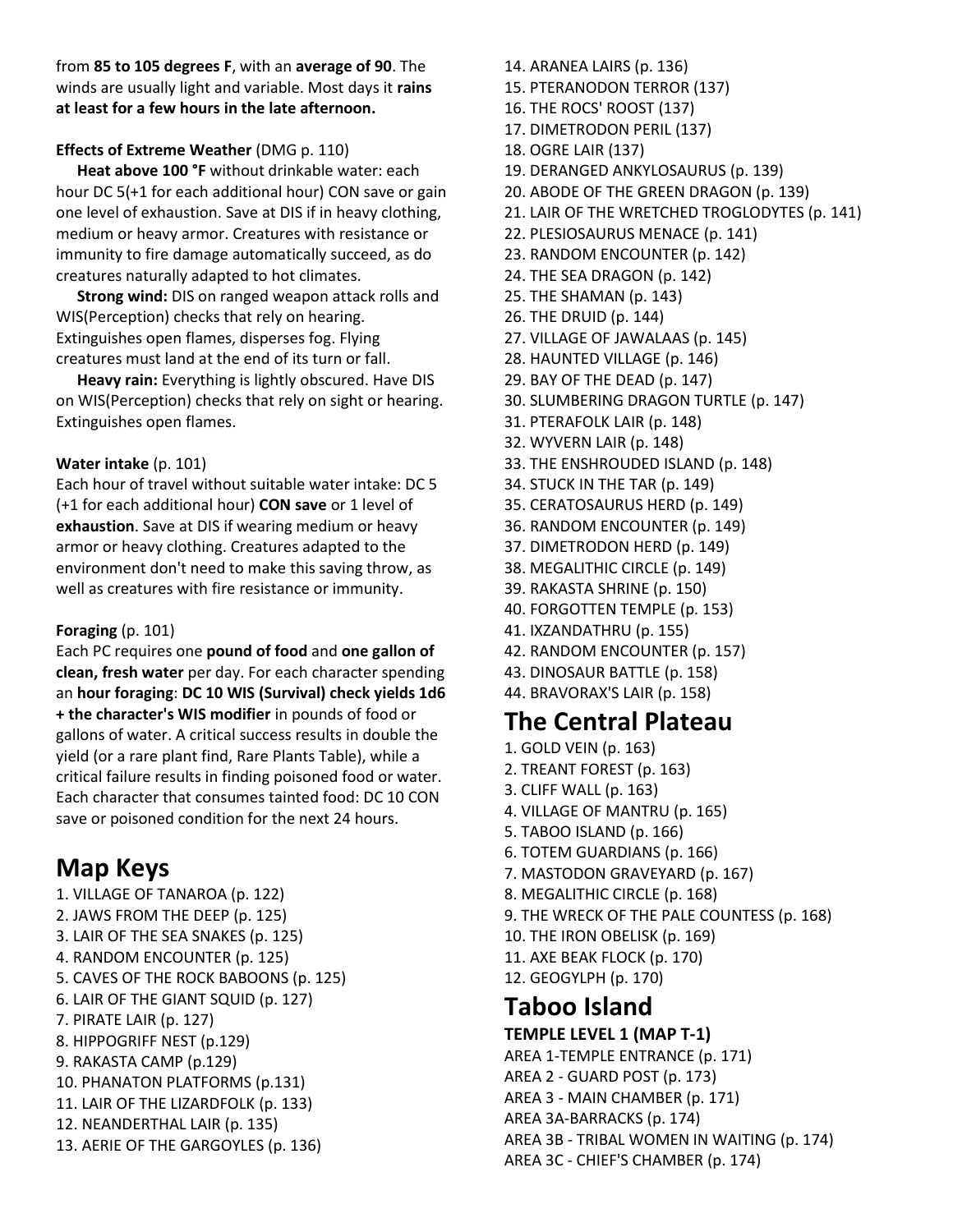AREA 4 - SECRET VIEWING CHAMBER (p. 175) AREA 5 - PRIEST'S QUARTERS (p. 175) AREA 6 - BLOCKED-UP PASSAGE (p. 175) AREA 7 - WEAKENED FLOOR (p. 175) AREA 8 - PRIVATE ALTAR (p. 176) **TEMPLE LEVEL 2 (MAP T-2)** AREA 1 - WATER-FILLED CHAMBER (p. 177) AREA 2 - SUNKEN CHAMBER (p. 177) AREA 2A-THE GREAT ONE (p. 177) AREA 3 -LAIR OF GUARDIANS (p. 178) AREA 4 - QUIPPER POOL (p. 178) AREA 5 - PRIEST'S CHAMBER (p. 178) AREA 6 - RAT LAIR (p. 179) AREA 7 - FIRE TRAP (p. 179) AREA 8 - BOILING WELL (p. 179) **TEMPLE LEVEL 3 (MAP T-3)** AREA A - MINERAL TERRACE (p. 180) AREA B -THE KOPRU (p. 180) AREA C - BOILING WELL (p. 182) AREA D - CAVERNS (p. 182) AREA E - WEAK CRUST (p. 182) AREA F - HIDDEN THRONE (p. 182) **Below Taboo Island TEMPLE LEVEL 1 (CONTINUED) GLASSWORKS OF THE KOPRU (MAP T-4)** AREA 9 - GUARD ROOM (p. 183) AREA 10 - ABANDONED GUARD ROOM (p. 184) AREA 11 - OGRE GUARDS (p. 185) AREA 12 - SANDY CORRIDOR (p. 186) AREA 13 - SLAVE PEN (p. 186) AREA 14 - ABANDONED BARRACKS (p. 187) AREA 14A - BROOD CHAMBER (p. 187) AREA 15 - SAND STORAGE ROOM (p. 187) AREA 16 - TREASURE VAULT (p. 188)

AREA 17 - TOOL STORAGE (p. 188) AREA 18 - WOOD STORAGE (p. 189) AREA 19 - THE GLASSWORKS (p. 189) AREA 20 - THE WAY DOWN (p. 190) **TEMPLE LEVEL 2 (C0NTINUED) HALLS OF CORRUPTION (MAP T-5)** AREA 9 -THE GREAT PORTAL (p. 190) AREA 10 - CORRUPTED TEMPLE (p. 191) AREA 11 - GUARD ROOM (p. 192) AREA 12 - SOUTH SLAVE PEN (p. 192) AREA 13 - NORTH SLAVE PEN (p. 193) AREA 14 - HIDDEN HALL OF SKULLS (p. 193) AREA 15 - TAINTED HACTHERY (p. 194) AREA 16 - BRINE TANK (p. 194) AREA 17 - POOL OF CORRUPTION (p. 195) AREA 18 - SUNKEN VAULT (p. 196)

**THE F0URTH LEVEL** 

**New Monsters**

ADULT SEA DRAGON (p. 212) AMBER G0LEM (p. 213) ANCIENT GIANT SQUID (p. 214) ARANEA (p. 214) AWAKENED VINE (p. 215) BAMBOO GOLEM (p. 215) BRINE ELEMENTAL (p. 216) BRONTOSAURUS (p. 217) CAVE LION (p. 217) CERATOSAURUS (p. 218) CORALGOLEM (p. 218) DEEP ROTHE (p. 219) DIMETRODON (p. 219) DOLPHIN (p. 219) DROWNED ONE (SEA ZOMBIE) (p. 220) EYE OF THE DEEP (p. 221) FIRE LIZARD (p. 222) GARGANTUAN APE (p. 222) GARGANTUAN CRAB (p. 223) GARGANTUAN POISONOUS SNAKE (p. 223) GIANT ANT (p. 224) GIANT CRAB SPIDER (p. 224) GIANT DRACO LIZARD (p. 224) GIANT HORNED CHAMELEON LIZARD (p. 225)

**THE VAST HOLLOW** (p. 196) 1. HOT SPRINGS (p. 199) 2. TERRACES (p. 200) 3. GARGOYLE ROOST (p. 200) 4. FUNGAL FOREST (p. 200) 5. PURPLE WORM TUBES (p. 201) 6. ROPE BRIDGE (p. 201) 7. GREAT CHASM (p. 202) 8. DEGENERATE HUMANS (p. 202) 9. NORTHERN CAVERN (p. 203) 10. EVEN FUTHER DOWN (p. 203) 11. MYCELLIA (p. 203) 12. DRAGON'S LAIR (p. 203) 13. LAKE OF THE KOPRU (p. 203) 14. ISLAND TEMPLE OF THE KOPRU (p. 204) **THE ISLAND TEMPLE OF THE KOPRU (MAP T-7)** K1. (p. 204) K2. (p. 204) K3. (p. 204) K4. (p. 204) K5. (p. 204) K6. (p. 204) K7. (p. 204)